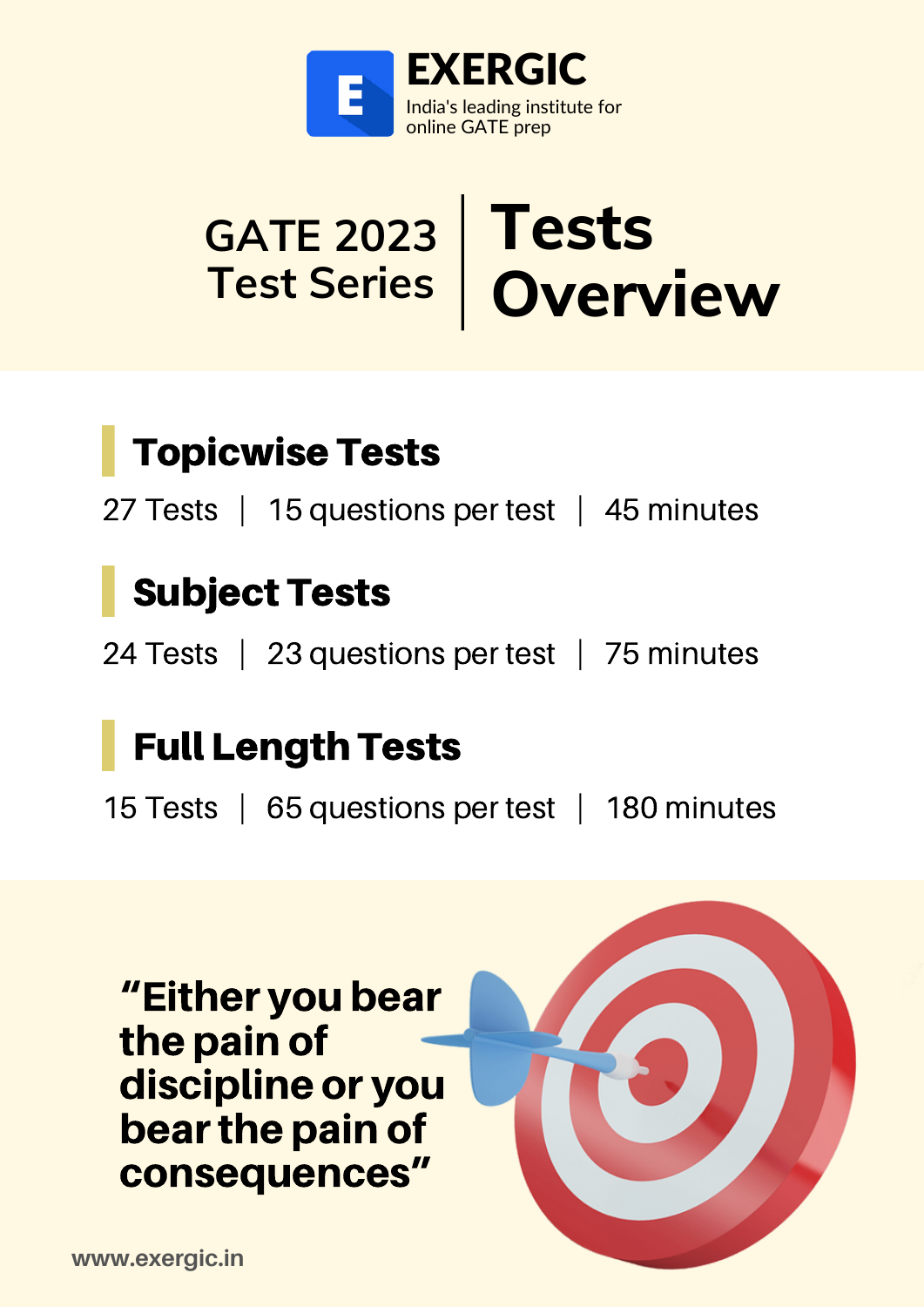

#### **GATE 2023 Test Series Tests Topics**

# **Topicwise Tests**

Stress and strain, elastic constants, Mohr's circle for plane stress and plane strain, thin pressure vessels, shear force and bending moment diagrams, bending and shear stresses

Shear stresses in beams, concept of shear centre, deflection of beams, torsion of circular shafts, Euler's theory of columns, energy methods, testing of materials with the universal testing machine, testing of hardness and impact strength **SOM 2**

> Heat and work, I law for closed and open system, Second law, Properties of Pure Substances

Entropy and Availability, Thermodynamic relations, behavior of **ET 2** ideal and real gases

> Fluid properties, fluid statics, forces on submerged bodies, stability of floating bodies, momentum analysis, Bernoulli's equation

**FM 2**

**FM 1**

**SOM 1**

**ET 1**

Stre ngth

Thermodynamics<br>Exercises

 $\frac{1}{2}$ 

mechanic s

 $\frac{5}{5}$   $\mid$ 

aterials

Dimensional analysis, viscous flow of incompressible fluids, boundary layer, elementary turbulent flow, flow through pipes, head losses in pipes, bends and fittings, basics of compressible fluid flow, Impact of jets, Turbines and pumps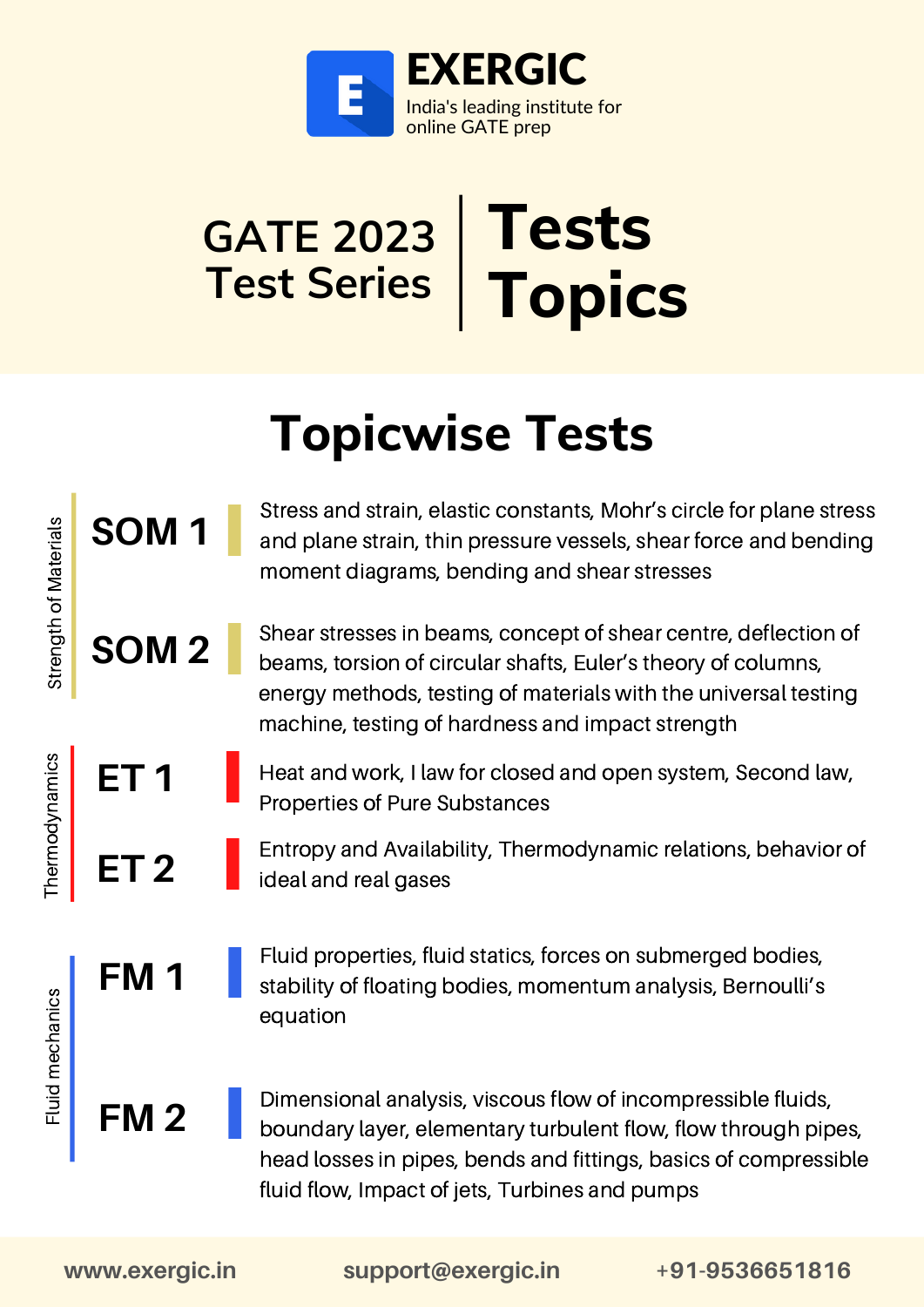

| Theory of machines | TOM <sub>1</sub> | Mobility, displacement analysis, velocity analysis, acceleration<br>analysis, Dynamic analysis of Slider - crank mechanism, Cam,<br>Gyroscope                     |
|--------------------|------------------|-------------------------------------------------------------------------------------------------------------------------------------------------------------------|
|                    | <b>TOM2</b>      | Gears and gear trains, flywheels and governors, balancing of<br>reciprocating and rotating masses, Vibrations                                                     |
| Heat Transfer      | HT <sub>1</sub>  | Heat conduction, resistance concept and electrical analogy,<br>heat transfer through fins, unsteady heat conduction, lumped<br>parameter system, Heisler's charts |
|                    | HT <sub>2</sub>  | Convective heat transfer, radiative heat transfer and Heat<br>exchangers                                                                                          |
| Applied Thermo     | ETA <sub>1</sub> | Gas compressors, power cycles, I.C. engines,<br>Turbomachinery                                                                                                    |
|                    | ETA <sub>2</sub> | Vapour and gas refrigeration, properties of moist air,<br>psychrometric chart, basic psychrometric processes                                                      |
| Design<br>Machine  | MD               | Design for Static & Fluctuating loads, failure theories, Sliding<br>contact and Rolling contact bearings                                                          |
|                    | <b>MD2</b>       | Welded, riveted and threaded joints, Friction clutches,<br>Brakes, springs                                                                                        |
| Engg Mechanics     | EM <sub>1</sub>  | Vector basics, FBD and Equilibrium of forces, Centroid, COG,<br>COM and MOI, Truss Analysis, Friction                                                             |
|                    | EM <sub>2</sub>  | kinematics and dynamics of rigid bodies in plane motion,<br>impulse and momentum (linear and angular) and energy<br>formulations, Lagrange's equation             |

Heat Tra nsfer

Applie d

Machin eDesig n

EnggMechanics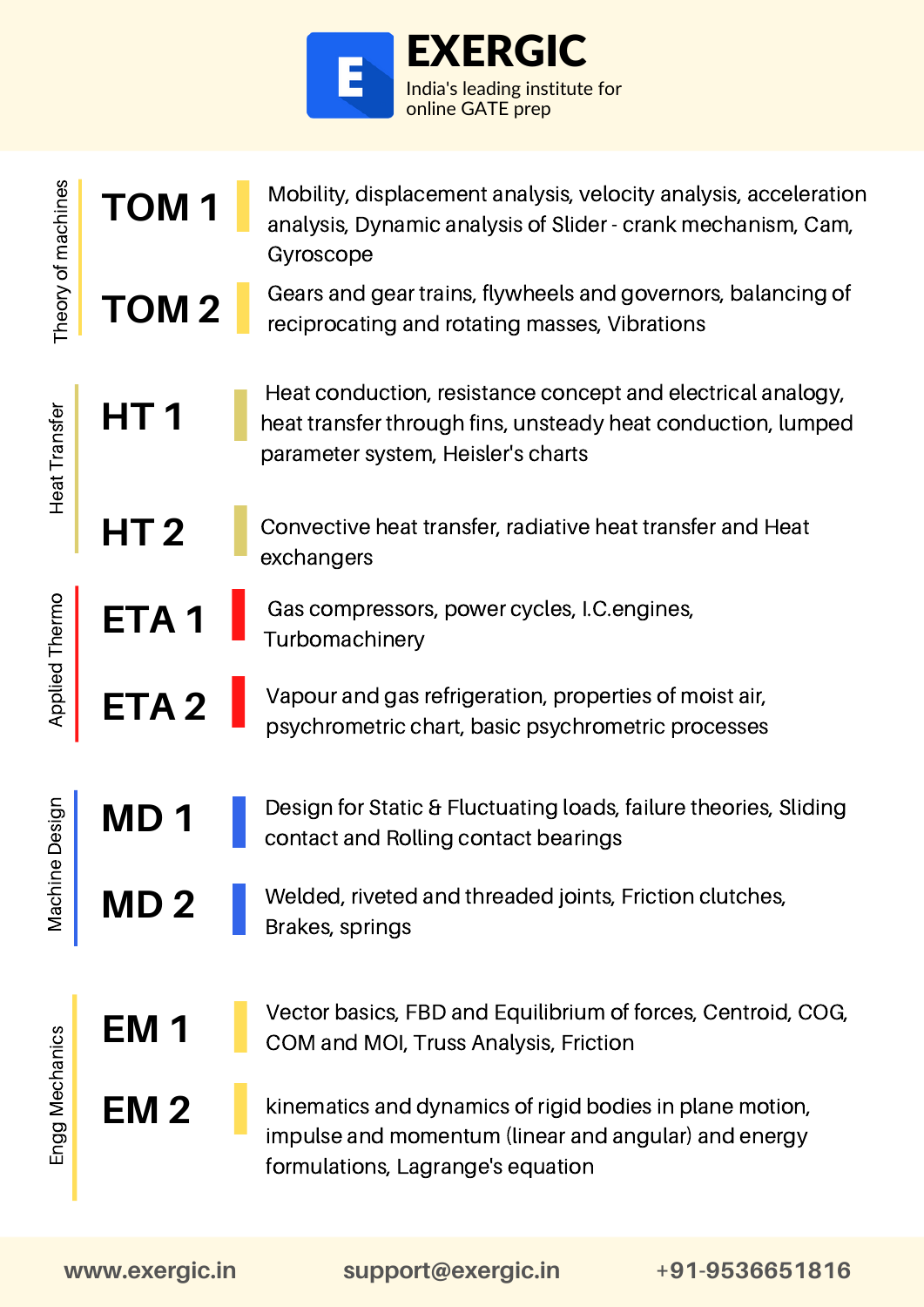

**MP 1** Metal Casting, Metal Forming, powder, metallurgy. Principles of welding, brazing, soldering and adhesive bonding.

Manufacturing

Metal cutting, Non Traditional Machining, Computer Integrated **M**

**P 2**

| Manufa                                  | MP <sub>3</sub> | <b>Metrology and Material science</b>                                                                           |                |
|-----------------------------------------|-----------------|-----------------------------------------------------------------------------------------------------------------|----------------|
| 5                                       | <b>IEOR1</b>    | Linear Programming, Transportation and Assignment, CPM,<br>PERT, Queuing theory, MRP                            |                |
| Industrial Engg and<br>General Aptitude | <b>IEOR2</b>    | Sequencing and scheduling, aggregate production<br>planning, Inventory Control, Forecasting, lean manufacturing |                |
|                                         | GA <sub>1</sub> | <b>Verbal Ability</b>                                                                                           |                |
|                                         | GA <sub>2</sub> | Quantitative Aptitude                                                                                           |                |
| hematics                                | GA <sub>3</sub> | Reasoning                                                                                                       |                |
|                                         | <b>MA1</b>      | Linear Algebra, Probability, Transform theory                                                                   |                |
|                                         | <b>MA2</b>      | Calculus, Differential equations                                                                                |                |
| Engg Mat                                | <b>MA3</b>      | Vector calculus, Complex Analysis, Numerical methods                                                            |                |
|                                         | www.exergic.in  | support@exergic.in                                                                                              | +91-9536651816 |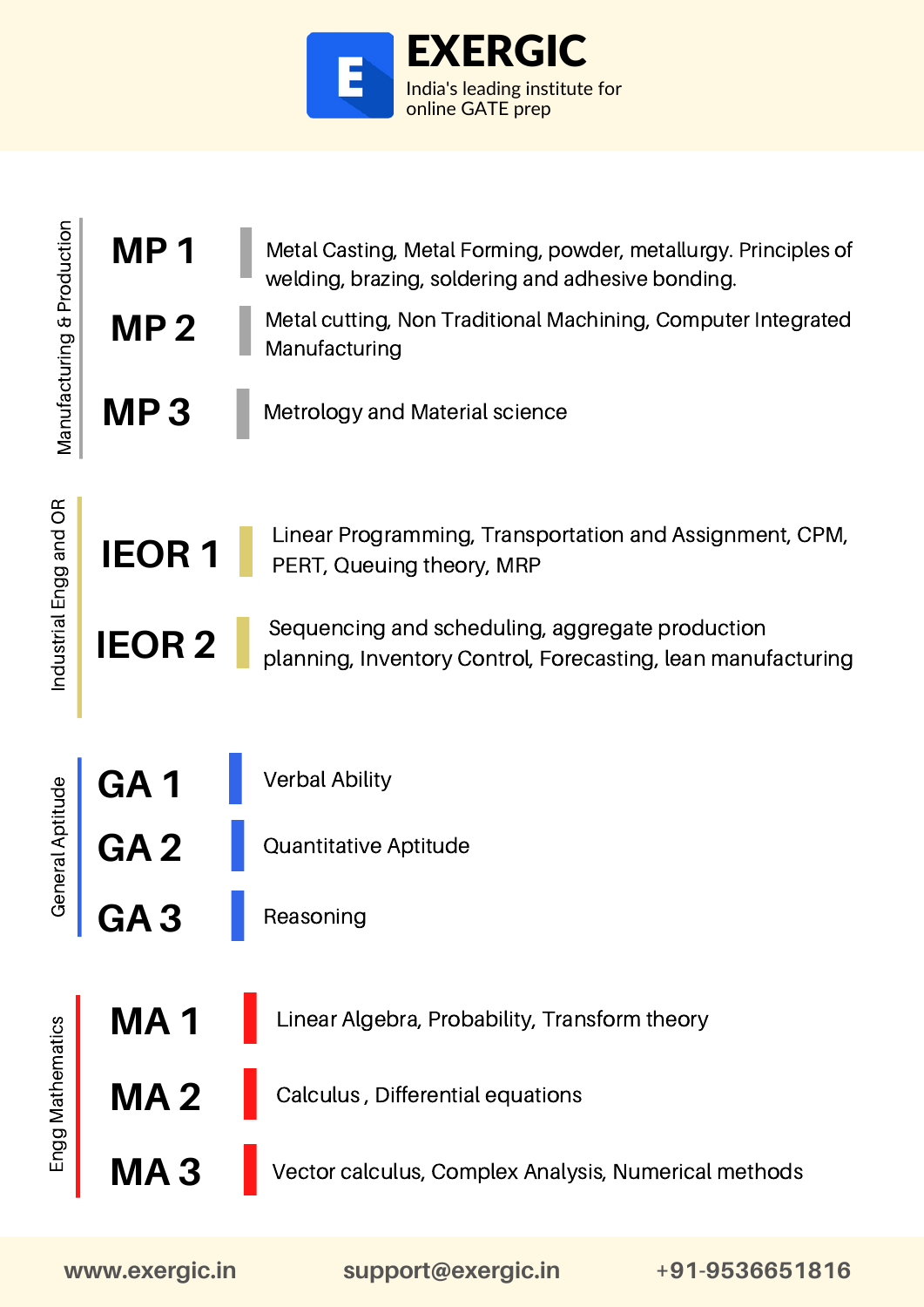

## **Full Subject Tests**

| Strength of      | Engg              | <b>Fluid</b>       | Theory of        |
|------------------|-------------------|--------------------|------------------|
| <b>Materials</b> | Thermodynamics    | <b>Mechanics</b>   | <b>Machines</b>  |
| <b>SOMF1</b>     | ET <sub>F1</sub>  | FM <sub>F1</sub>   | <b>TOMF1</b>     |
| <b>SOMF2</b>     | ET <sub>F2</sub>  | <b>FMF2</b>        | <b>TOMF2</b>     |
| Heat             | Applied           | Machine            | Engg             |
| Transfer         | Thermodynamics    | Design             | <b>Mechanics</b> |
| HTF1             | ETA <sub>F1</sub> | <b>MDF1</b>        | EM <sub>F1</sub> |
| HTF <sub>2</sub> | ETA <sub>F2</sub> | <b>MDF2</b>        | EM <sub>F2</sub> |
| Manufacturing &  | Industrial Engg & | Engg               | General          |
| Production       | Op. Reseach       | <b>Mathematics</b> | Aptitude         |
| MP <sub>F1</sub> | <b>IEORF1</b>     | <b>MAF1</b>        | GAF1             |
| MPF <sub>2</sub> | <b>IEORF2</b>     | MAF <sub>2</sub>   | GAF <sub>2</sub> |

## **Full Length Tests**

# **FLT -1 to FLT -15**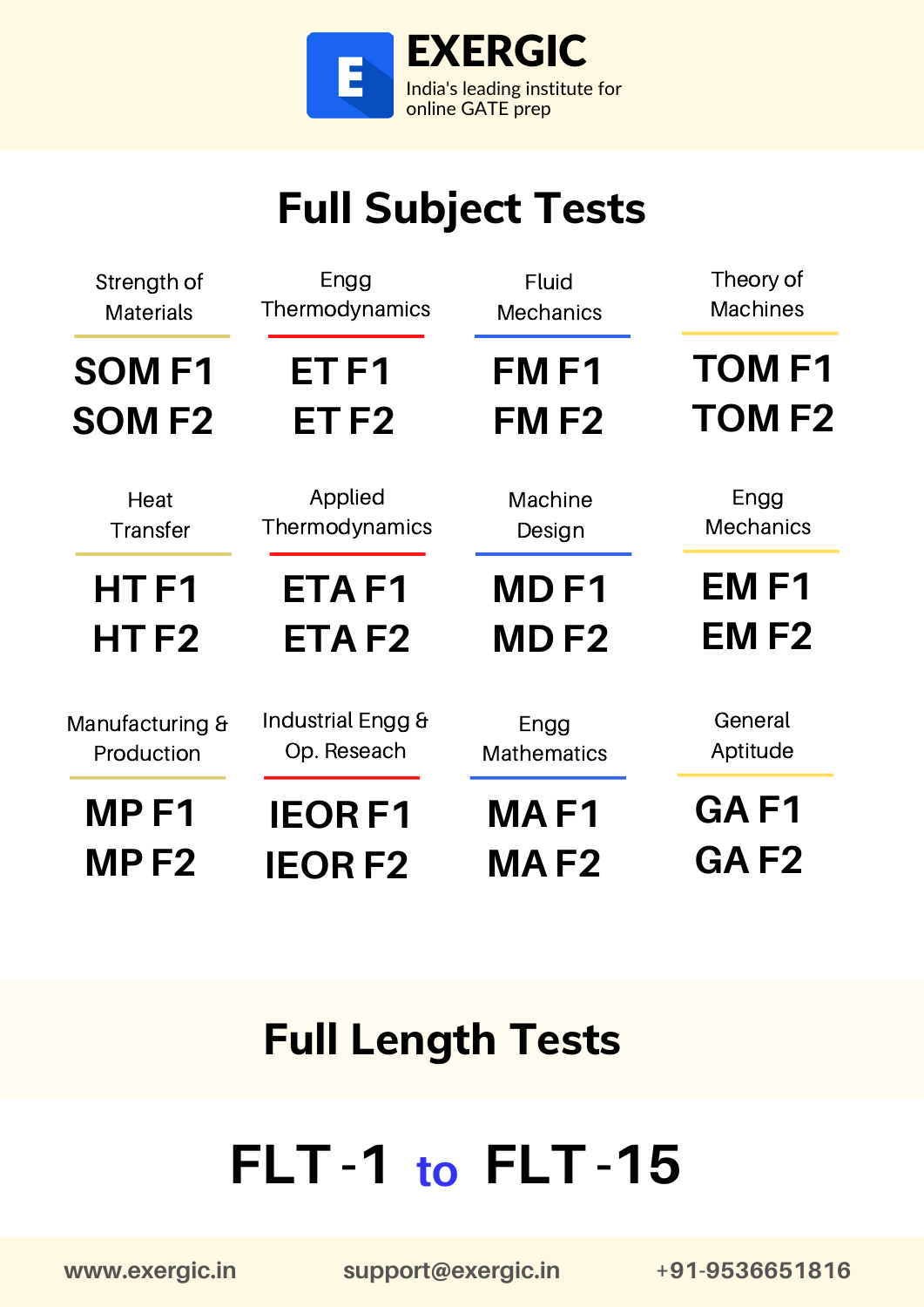

# **GATE 2023 Test Series Tests Timeline**

| <b>April</b><br>2022 | <b>EM1</b><br><b>EM2</b><br><b>ET1</b><br>ET <sub>2</sub><br>ETA <sub>1</sub><br>ETA <sub>2</sub>                                                                          | <b>Jun</b> | <b>MP1</b><br>MP <sub>2</sub><br><b>IEOR1</b><br><b>IEOR2</b><br>GA <sub>1</sub><br>GA <sub>2</sub><br>GA <sub>3</sub><br><b>MA1</b><br><b>MA2</b> | <b>Aug</b> | HT <sub>F1</sub><br>HT <sub>F2</sub><br>ETA <sub>F1</sub><br>ETA <sub>F2</sub><br>MD <sub>F1</sub><br>MD <sub>F2</sub><br>EM <sub>F1</sub><br><b>EMF2</b> |
|----------------------|----------------------------------------------------------------------------------------------------------------------------------------------------------------------------|------------|----------------------------------------------------------------------------------------------------------------------------------------------------|------------|-----------------------------------------------------------------------------------------------------------------------------------------------------------|
| <b>May</b>           | SOM <sub>1</sub><br>SOM <sub>2</sub><br><b>TOM1</b><br><b>TOM2</b><br><b>FM1</b><br><b>FM2</b><br>HT <sub>1</sub><br>HT <sub>2</sub><br>MD <sub>1</sub><br>MD <sub>2</sub> | Jul        | <b>SOMF1</b><br><b>SOMF2</b><br>ET <sub>F1</sub><br>ET <sub>F2</sub><br>FM <sub>F1</sub><br><b>FMF2</b><br><b>TOMF1</b><br><b>TOMF2</b>            | <b>Sep</b> | MP <sub>F1</sub><br>MP <sub>F2</sub><br><b>IEORF1</b><br><b>IEORF2</b><br>MA <sub>F1</sub><br><b>MAF2</b><br>GAF <sub>1</sub><br>GAF <sub>2</sub>         |